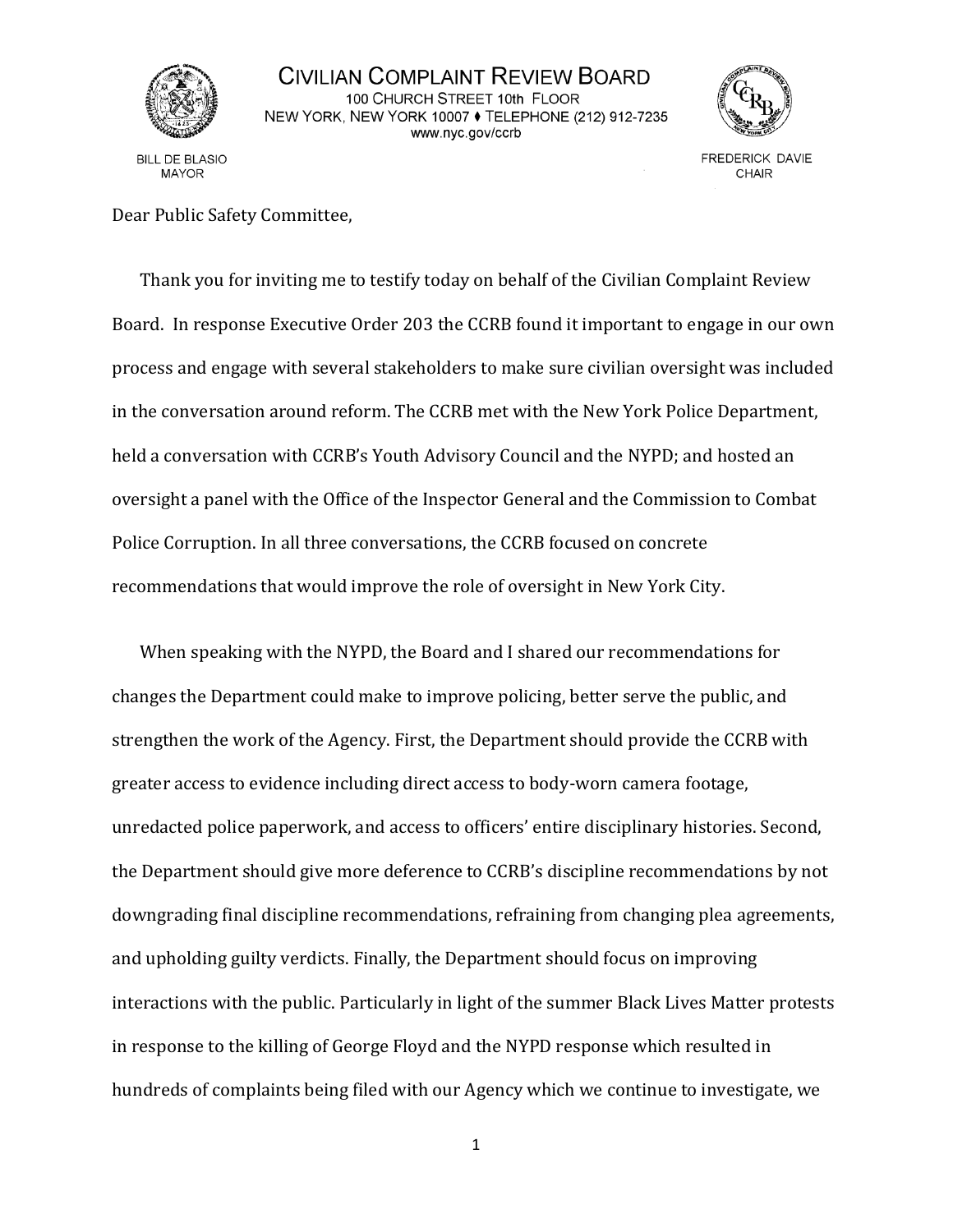

## CIVILIAN COMPLAINT REVIEW BOARD 100 CHURCH STREET 10th FLOOR NEW YORK, NEW YORK 10007 ♦ TELEPHONE (212) 912-7235 www.nyc.gov/ccrb

**BILL DE BLASIO MAYOR** 



**FREDERICK DAVIE** CHAIR

believe the NYPD needs to look closely at the way officers interact with members of the public including protestors, individuals experiencing mental health crises, and youth. The Department should ensure all officers, not just Youth Coordination Officers, get trained on the difference between interacting with adults and youth, and finally ensuring that civilians don't face any retaliation for filing complaints with the CCRB.

In order to make sure our young leaders including those who have been victims of police misconduct were involved in the conversation, the CCRB staff organized a conversation where the YAC and community youth leaders were able to share their ideas with the Department. The youth, including individuals from the Rockaway Youth Task Force, Crew Count, Sikh Coalition, and Muslim Community Network shared recommendations they believed would improve police interactions with the public. First, they would like the Department to make an effort to engage with the community proactively, before enforcement. Second, they asked the Department to make efforts to reach out to communities of faith and young people by providing cultural sensitivity training, training on youth for all officers, and the incorporation of critical race theory in the Academy. Finally, the YAC and youth leaders asked for a reallocation of NYPD resources to community programs including more guidance counselors, educators, and social workers as well as increased funding for after school opportunities for youth including sports and the arts.

2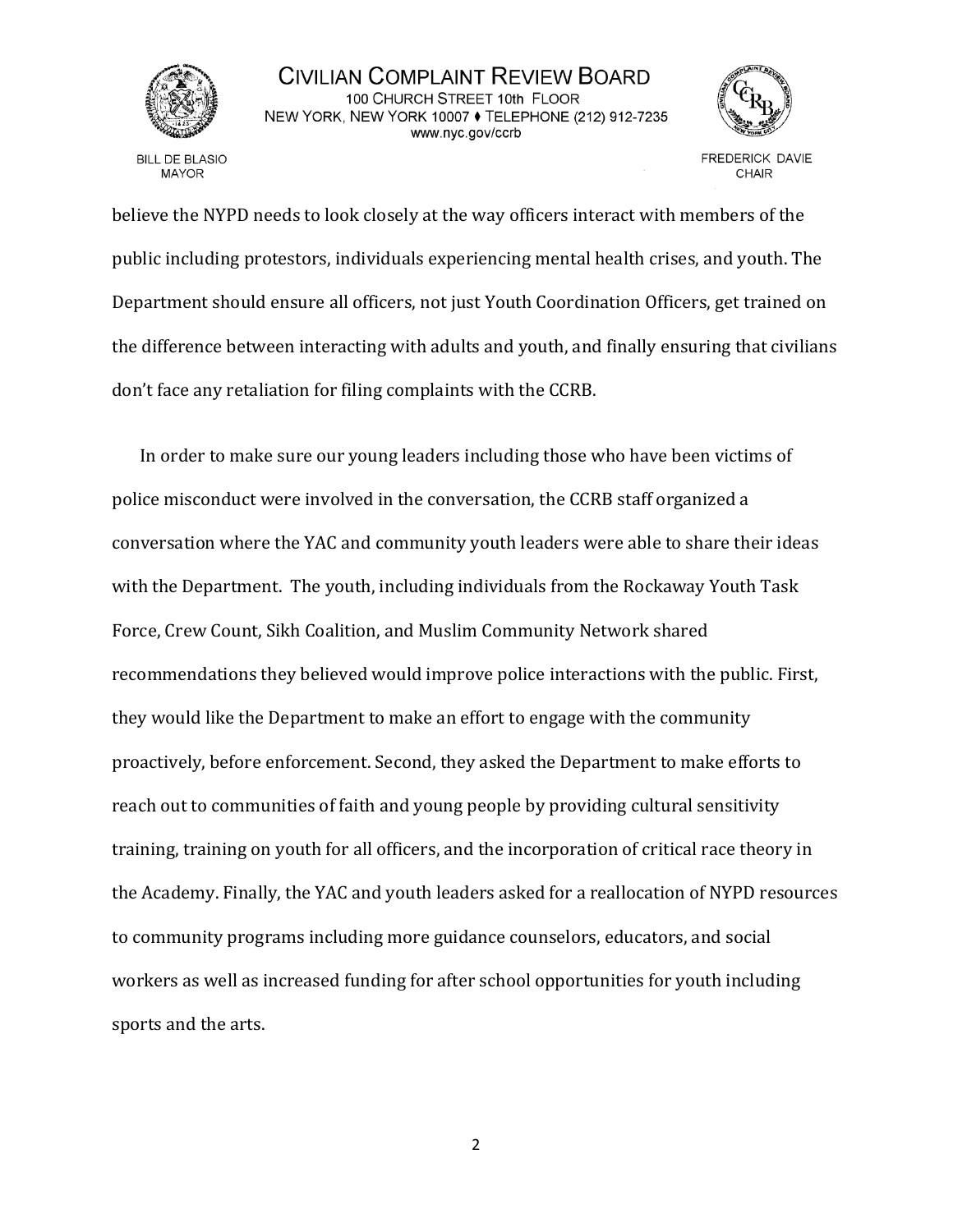

## CIVILIAN COMPLAINT REVIEW BOARD 100 CHURCH STREET 10th FLOOR NEW YORK, NEW YORK 10007 ♦ TELEPHONE (212) 912-7235 www.nyc.gov/ccrb

**BILL DE BLASIO MAYOR** 



CHAIR

Finally, the CCRB convened a panel to ensure the importance of oversight in public safety remained a key part of the conversation. During the oversight panel, which was joined by over 45 oversight, non-profit, and advocacy groups around the nation, the three Agency heads shared some similar goals including better funding for oversight, greater transparency into police discipline, and for greater deference to be given to the recommendations of the oversight bodies. The Agency heads focused on issues like removing final discipline from the Police Commissioner, creating a more independent OIG-NYPD, and ensuring the Department respond to the Commission to Combat Police Corruption's recommendations. The panel also discussed the lack of transparency from the Department and the need for better access by the oversight agencies, the public, and the press to NYPD documents, footage, and discipline files.

In order to address the particular needs of communities of color to promote public safety, improve community engagement, and foster trust the CCRB believes that there needs to be a civilian centered approach that is transparent, effective, and equitable. Part of that solution will be a real investment and reimagining of strong civilian oversight. To that end, the Agency's final recommendations focus on concrete solutions to accomplish that goal. First, strengthening civilian oversight, by examining the final discipline authority held by the police commissioner, including the removal of final disciplinary authority for CCRB adjudicated cases. Second, making the police disciplinary process more transparent including providing the CCRB with direct access to body worn camera footage. Third,

3